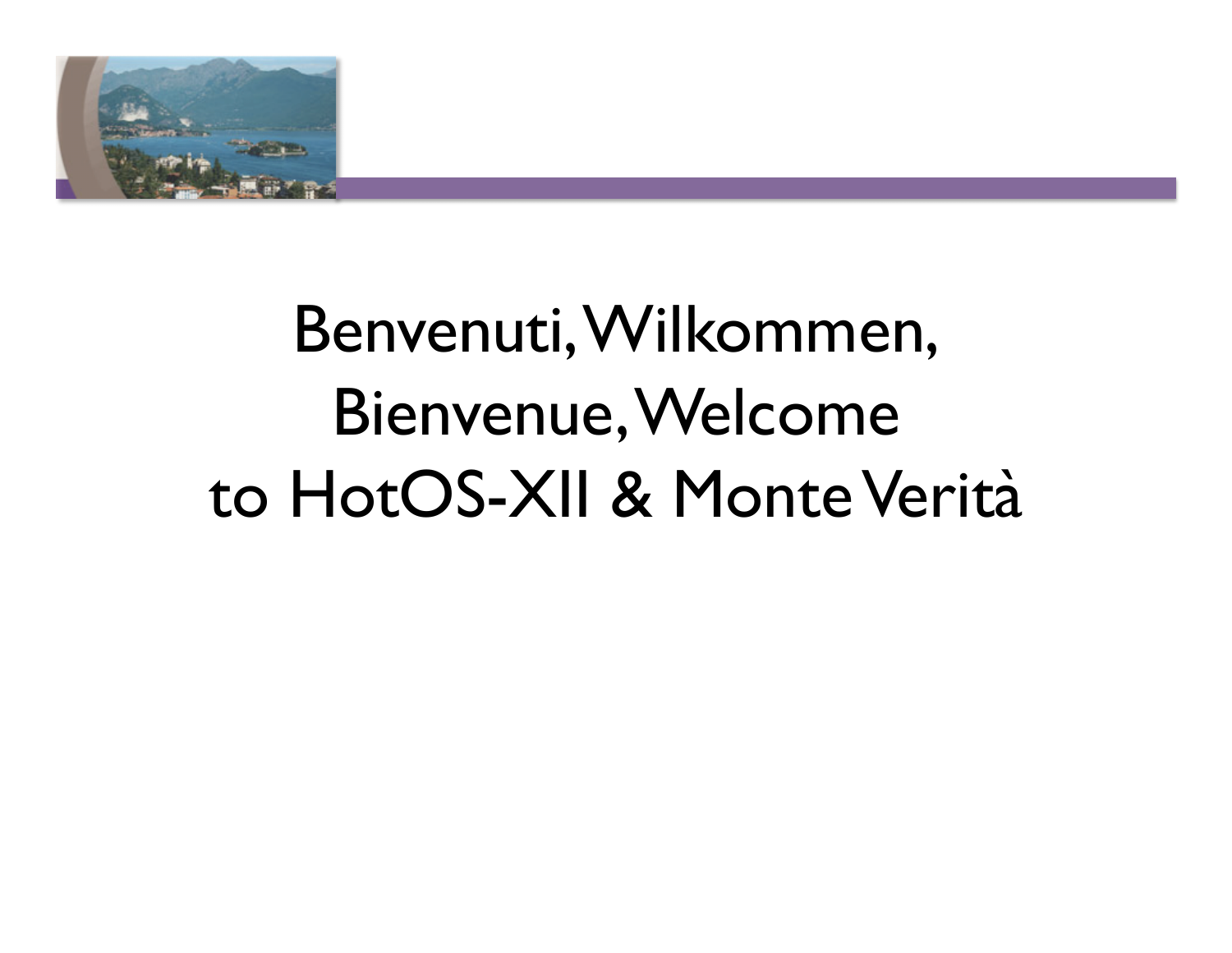

### **Stats**

- 84 submissions, 22 accepts = 26%
	- 2 with PC members as co-authors
- authors' institutions (accepted papers)
	- 6 industry-only
	- 14 academic-only
	- 2 industry + academic co-authors
- institution locations (accepted papers)
	- 14 Americas (US & Canada)
	- 5 Europe
	- 1 Asia (China)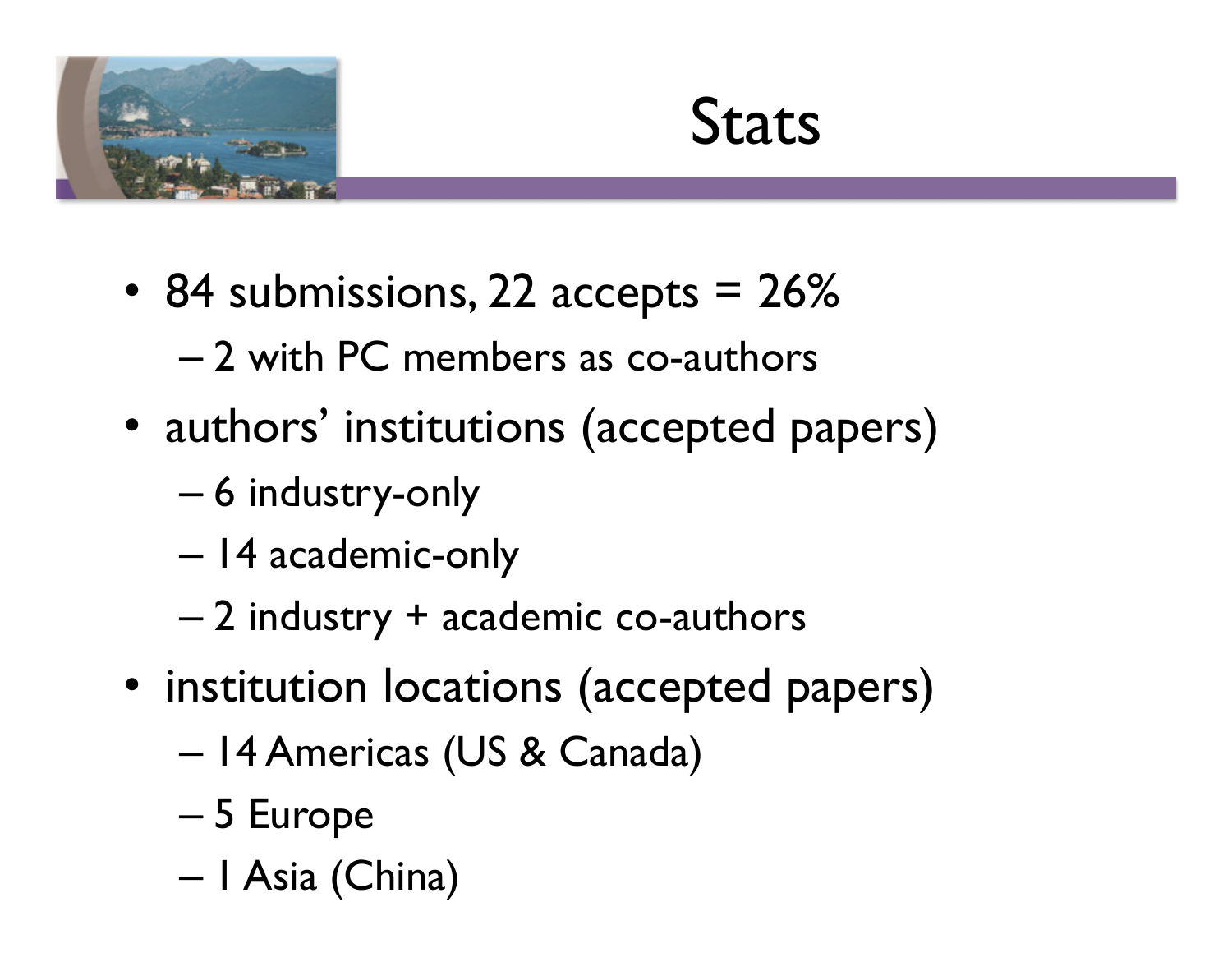

# Schedule Highlights

- Think Big: "so crazy it just might work"
	- grand visions, pushing the envelope
	- use dinner as discussion/inspiration time
- Outrageous Opinions
	- lubricated discussion
	- "so crazy it probably won't work"—but would be fun to think about it
	- Dinner on your own afterward
- Signups available for both
- Recap major themes during Weds. wrap-up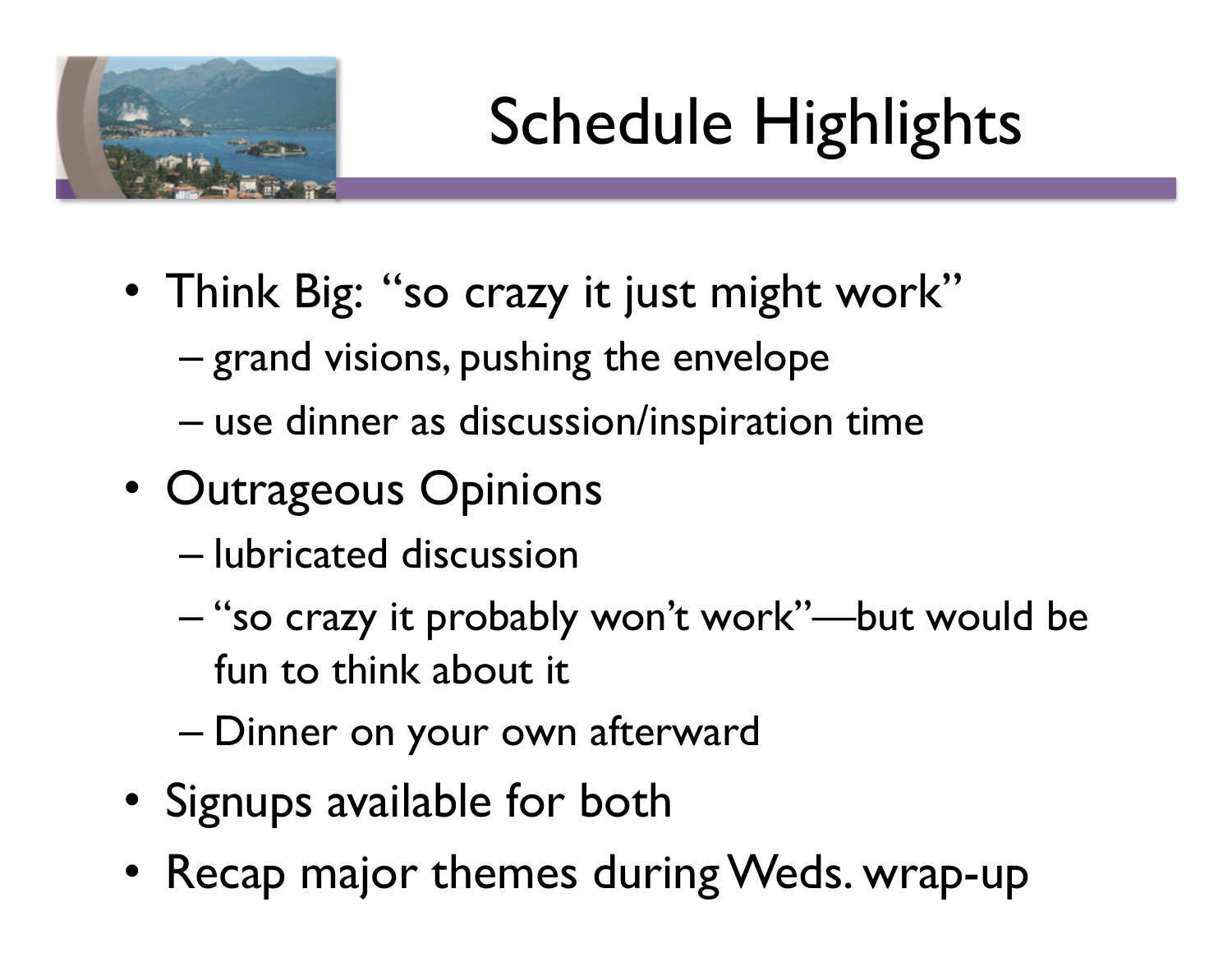

## Other logistics

- Meals in Ristorante, breaks in Bar Roccia
- Mothy has a limited number of travel adapters
- Interested in group travel back to Zürich on Wednesday?
	- shuttle to Locarno train station
	- train to Zürich dep. 14.45 arr. 17.51 (IR 2286)
	- $-$  signup if interested: name,  $\#$  passengers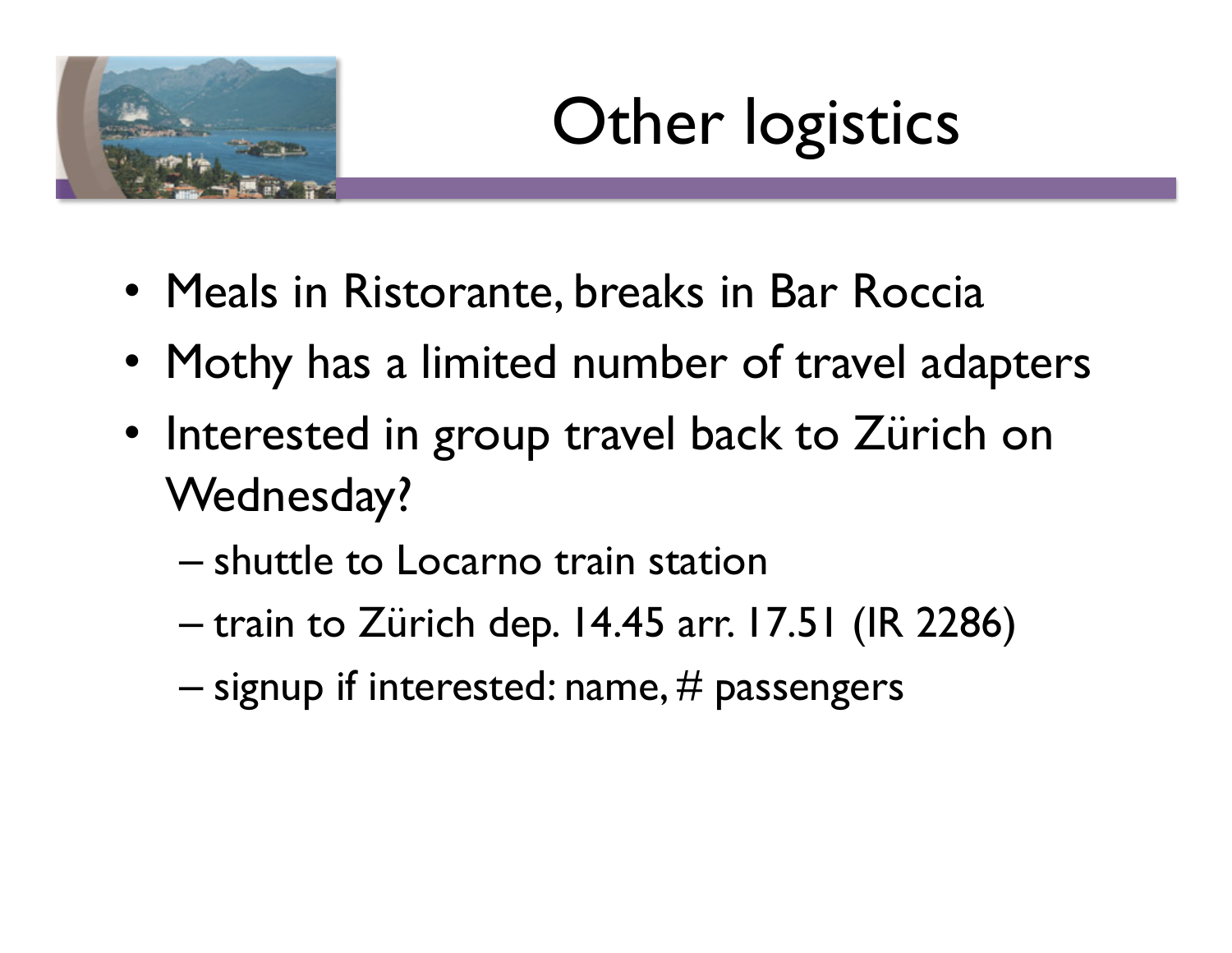

### Thanks...

- Everyone who submitted and/or is here
- Program committee
	- George Candea Eddie Kohler Marvin Theimer Garth Gibson Petros Maniatis Timothy Roscoe Rebecca Isaacs Kimberly Keeton Michael L. Scott Amin Vahdat 
	Dan S. Wallach
- ETH Systems Group, esp. Timothy Roscoe
- Eddie Kohler for HotCRP
- Ellie Young, Devon Shaw, Jennifer Peterson, Jane-Ellen Long, and everyone at USENIX!